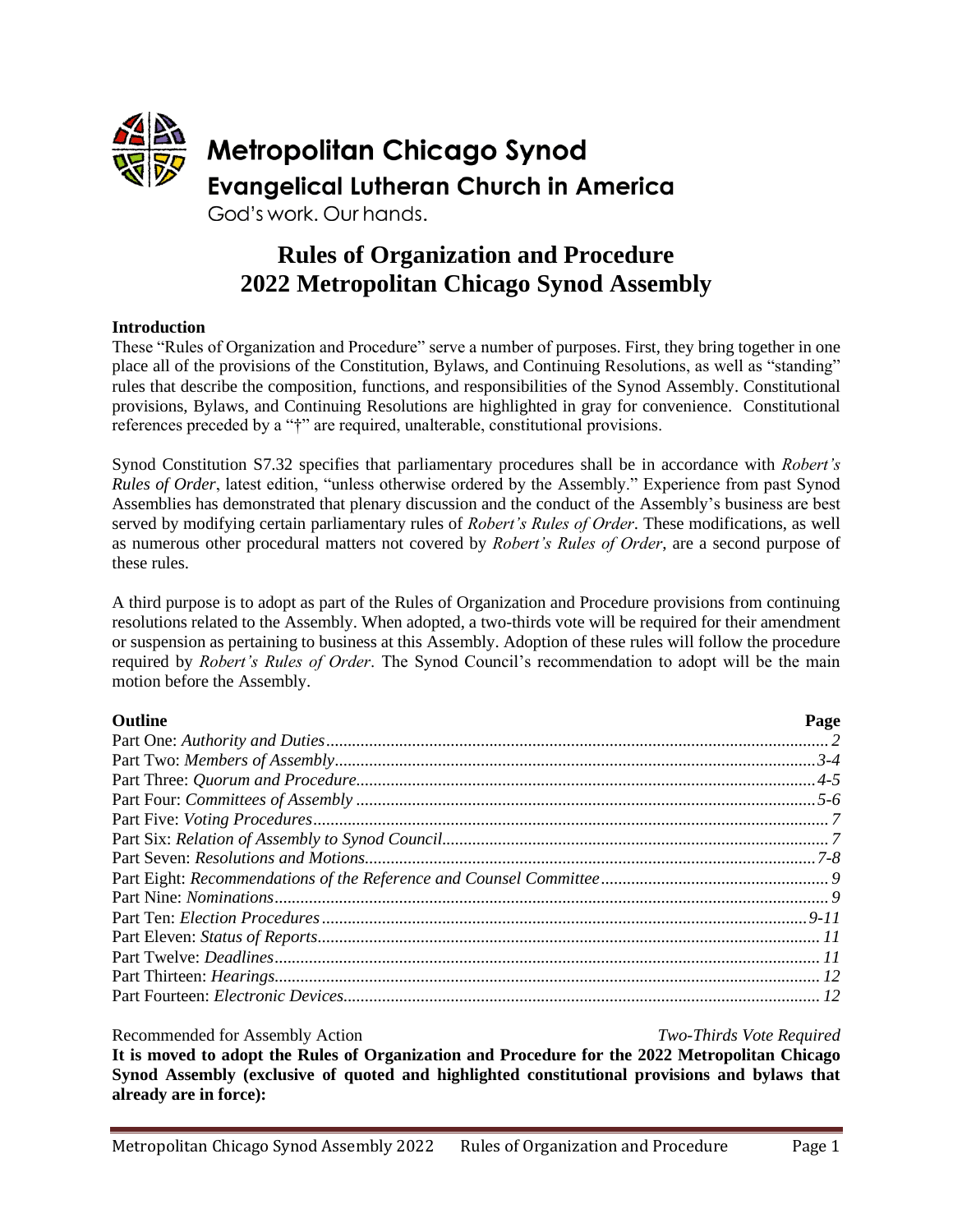# PART ONE: AUTHORITY AND DUTIES

### *Authority of the Synod Assembly*

†S7.01. This synod shall have a Synod Assembly, which shall be its highest legislative authority. The powers of the Synod Assembly are limited only by the provisions in the Articles of Incorporation, this constitution and bylaws, the assembly's own resolutions, and the constitutions and bylaws of the Evangelical Lutheran Church in America.

### *Duties of the Synod Assembly*

The Synod Assembly shall:

- a) Review the work of the synod officers and for this purpose require and receive reports from them and act on business proposed by them.
- b) Review the work of teams and committees and for this purpose require and receive reports from them and act on business proposed by them.
- c) Adopt a budget for the synod organization.
- d) Elect officers, board members, and other persons as provided in the constitution or bylaws.
- e) Have the sole authority to amend the constitution and bylaws.
- f) Fulfill other functions as required in the constitution and bylaws.
- g) Conduct such other business as necessary to further the purposes and functions of the synod.

### *Assembly Presiding Officer*

**†S8.12.i.2.** As this synod's pastor, the bishop shall:

preside at the Synod Assembly

The vice president shall serve as chair at the Synod Assembly in the event the bishop is unable to do so.

### **Synod Vice President**

†S8.21. The vice president shall be elected by the Synod Assembly. The vice president shall be a layperson. The vice president shall be a voting member of a congregation of this synod.

### *Assembly Secretary*

- †S8.31. The secretary shall be elected by the Synod Assembly. The secretary shall be a voting member of a congregation of this synod. The secretary may be either a layperson or a minister of Word and Sacrament.
- †S8.32. The secretary shall:
	- a. Keep the minutes of all meetings of the Synod Assembly and be responsible for the printing and distribution of such minutes, …………………

# *Notice of Meeting*

- †S7.11. A regular meeting of the Synod Assembly shall be held at least triennially.
- Frequency, time-of-year and place of Assembly meetings. Regular meetings of the Assembly shall be held annually, normally during the month of May or the month of June, each at a convenient place selected by the Executive Committee.
- S7.13. Notice of the time and place of all meetings of the Synod Assembly shall be given by the secretary of this synod.

# *Agenda, Program and Worship*

**†S8.12.i.2.** As this synod's pastor, the bishop shall: Provide for the preparation of the agenda for the Synod Assembly…..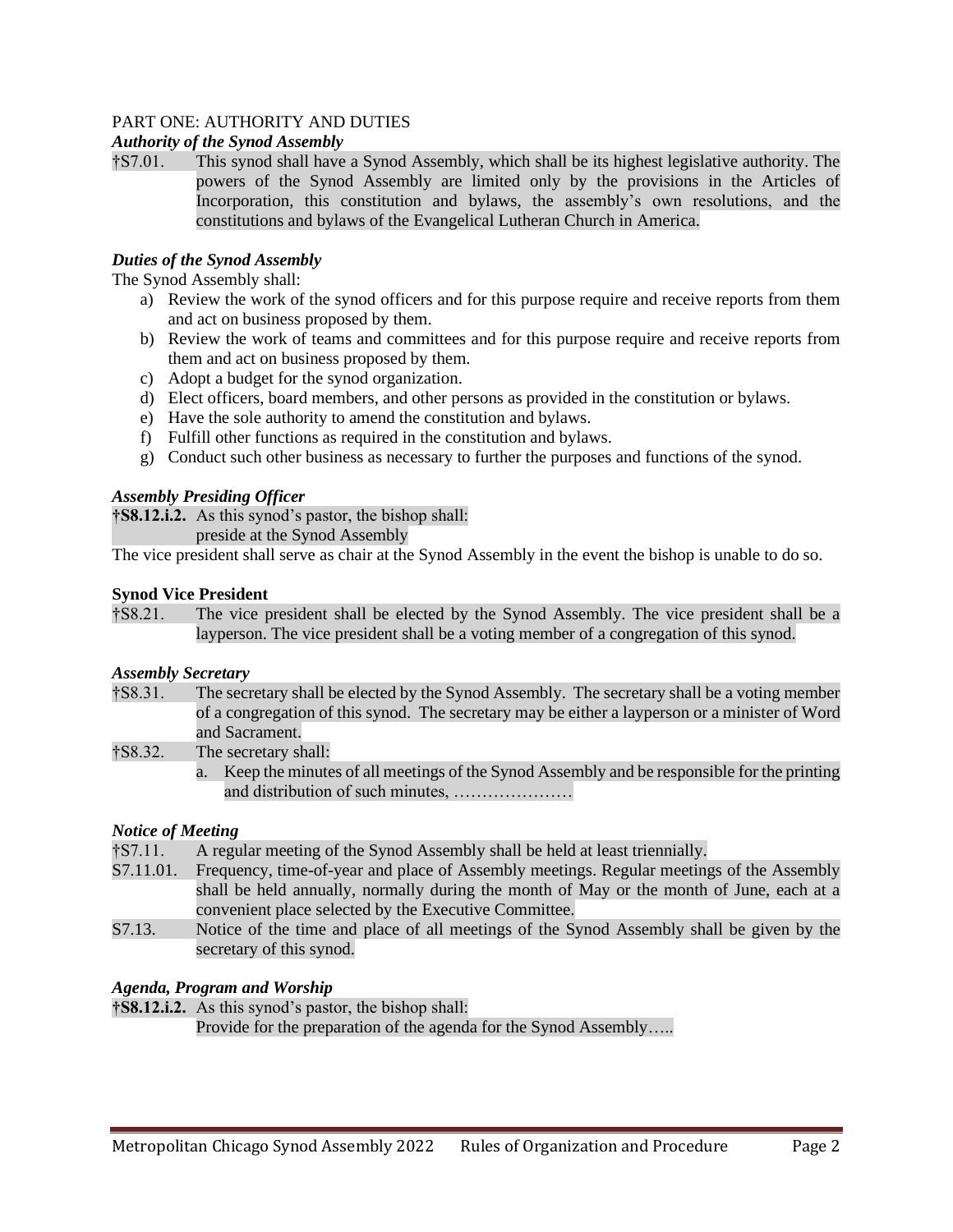### PART TWO: MEMBERS OF ASSEMBLY

### *Assembly Voting Members*

- †S7.21. The membership of the Synod Assembly, of which at least 60 percent of the voting membership shall be composed of laypersons, shall be constituted as follows:
	- a. All ministers of Word and Sacrament under call on the roster of this synod in attendance at the Synod Assembly shall be voting members.
	- b. All ministers of Word and Service, under call, on the roster of this synod shall be voting members in the Synod Assembly.
	- c. A minimum of one lay member elected by each congregation with fewer than 175 baptized members and a minimum of two lay members elected by each congregation with 175 or more baptized members related to this synod, typically one of whom shall be a man and one of whom shall be a woman, shall be voting members. The Synod Council shall establish a formula to provide additional lay representation from congregations on the basis of the number of baptized members in the congregation. The Synod Council shall seek to ensure that at least 45 percent of the lay members of the assembly shall be women and at least 45 percent shall be men.
	- d. Voting membership shall include the officers of this synod.
- S7.24. Ministers under call on the rosters of this synod shall remain as members of the Synod Assembly so long as they remain under call and so long as their names appear on the rosters of this synod. Lay members of the Synod Assembly representing congregations shall continue as such until replaced by the election of new members or until they have been disqualified by termination of membership. Normally, congregations will hold elections prior to each regular meeting of the Synod Assembly.
- †S7.25. Except as otherwise provided in this constitution or in the Constitution, Bylaws, and Continuing Resolutions of the Evangelical Lutheran Church in America, each voting member of the Synod Assembly shall be a voting member of a congregation of this synod.
- S7.32. Robert's Rules of Order, latest edition, shall govern parliamentary procedure of the Synod Assembly, unless otherwise ordered by the assembly.

### *Additional Voting Members Provided*

- S7.21.A88 The membership of the Assembly, in addition to the members indicated in †S7.21., shall include the retired minister of Word and Sacrament and ministers of Word and Service whose names appear on the rosters of this synod and who are elected by the Council to such membership.
- S7.21.B04 The membership of the Assembly, in addition to the members indicated in †S7.21., shall include ministers of Word and Sacrament and ministers of Word and Service whose names appear on the roster of this synod and who are serving as interim minister under contract in a congregation of this synod at the time of the assembly.
- S7.22. This synod may establish processes that permit retired rostered ministers, or those designated as disabled, or on leave from call, on the roster of the synod to serve as voting members of the Synod Assembly, consistent with †S7.21.c. If the synod does not establish processes to permit the rostered ministers specified above to serve as voting members, they shall have voice but not vote in the meetings of the Synod Assembly.
- S7.22.A22 The membership of the Synod Assembly, in addition to the members indicated in †S7.21., shall include those Ministers of Word and Sacrament and Ministers of Word and Service who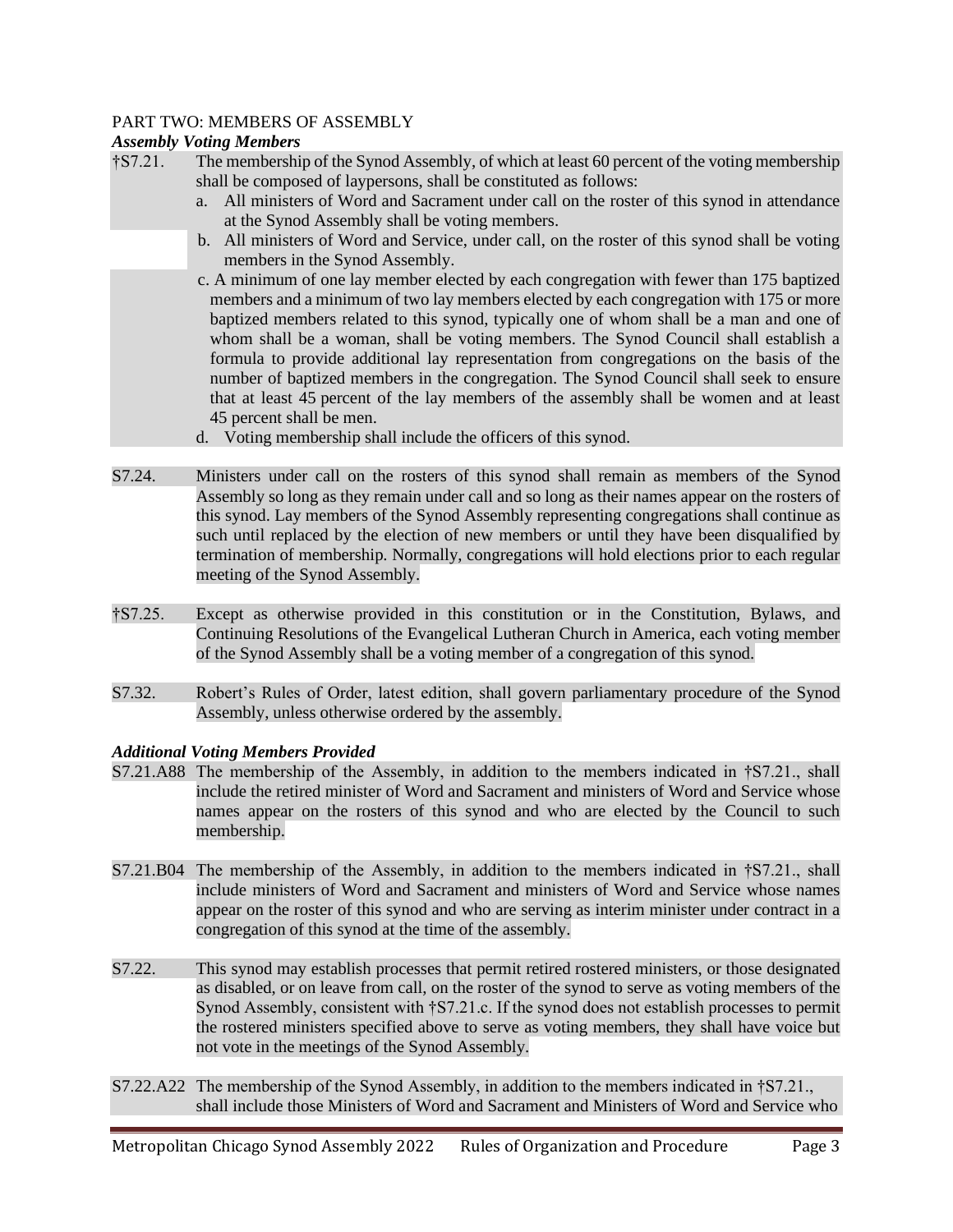have been granted disability status, or on leave from call status, on the roster of the synod may be elected by the Synod Council to such membership.

- S7.22.B22 Retired rostered ministers, or those designated as disabled, or on leave from call, on the roster of the synod must indicate to the bishop's office their desire and intention to serve as voting members of the Synod Assembly, normally no less than 60 days before the Synod Assembly is seated. Such persons may be elected to membership of the Synod Assembly by vote of the Synod Council where possible consistent with †S7.21.
- S7.23. The presiding bishop of the Evangelical Lutheran Church in America and such other official representatives of this church as may be designated from time to time by the Church Council shall have voice but not vote in the meetings of the Synod Assembly. Like privileges shall be accorded to those additional persons whom the Synod Assembly or the Synod Council shall from time to time designate.
- S7.24. Ministers under call on the rosters of this synod shall remain as members of the Synod Assembly so long as they remain under call and so long as their names appear on the rosters of this synod. Lay members of the Synod Assembly representing congregations shall continue as such until replaced by the election of new members or until they have been disqualified by termination of membership. Normally, congregations will hold elections prior to each regular meeting of the Synod Assembly.
- S7.26. This synod may establish processes through the Synod Council that permit representatives of congregations under development and authorized worshiping communities of the synod, which have been authorized under ELCA bylaw 10.02.03., to serve as voting members of the Synod Assembly, consistent with †S7.21.
- S7.27. This synod may establish processes through the Synod Council to grant a minister of Word and Sacrament from a church body with which a relationship of full communion has been declared and established by the Churchwide Assembly of the Evangelical Lutheran Church in America the privilege of both voice and vote in the Synod Assembly during the period of that minister's service in a congregation of this church.
- S7.28. Duly elected voting members of the Synod Council who are not otherwise voting members of the Synod Assembly under †S7.21. shall be granted the privilege of both voice and vote as members of the Synod Assembly.
- †S7.31. Proxy and absentee voting shall not be permitted in the transaction of any business of this synod.

### *Official Visitors*

Official visitors shall be people invited by the bishop of this synod or the synod council to address the Assembly. They shall not have vote.

### *Access to Seating*

Voting members will be admitted to restricted seating areas only upon display of proper credentials. Restricted seating area will be designated by the "bar" of the Assembly floor.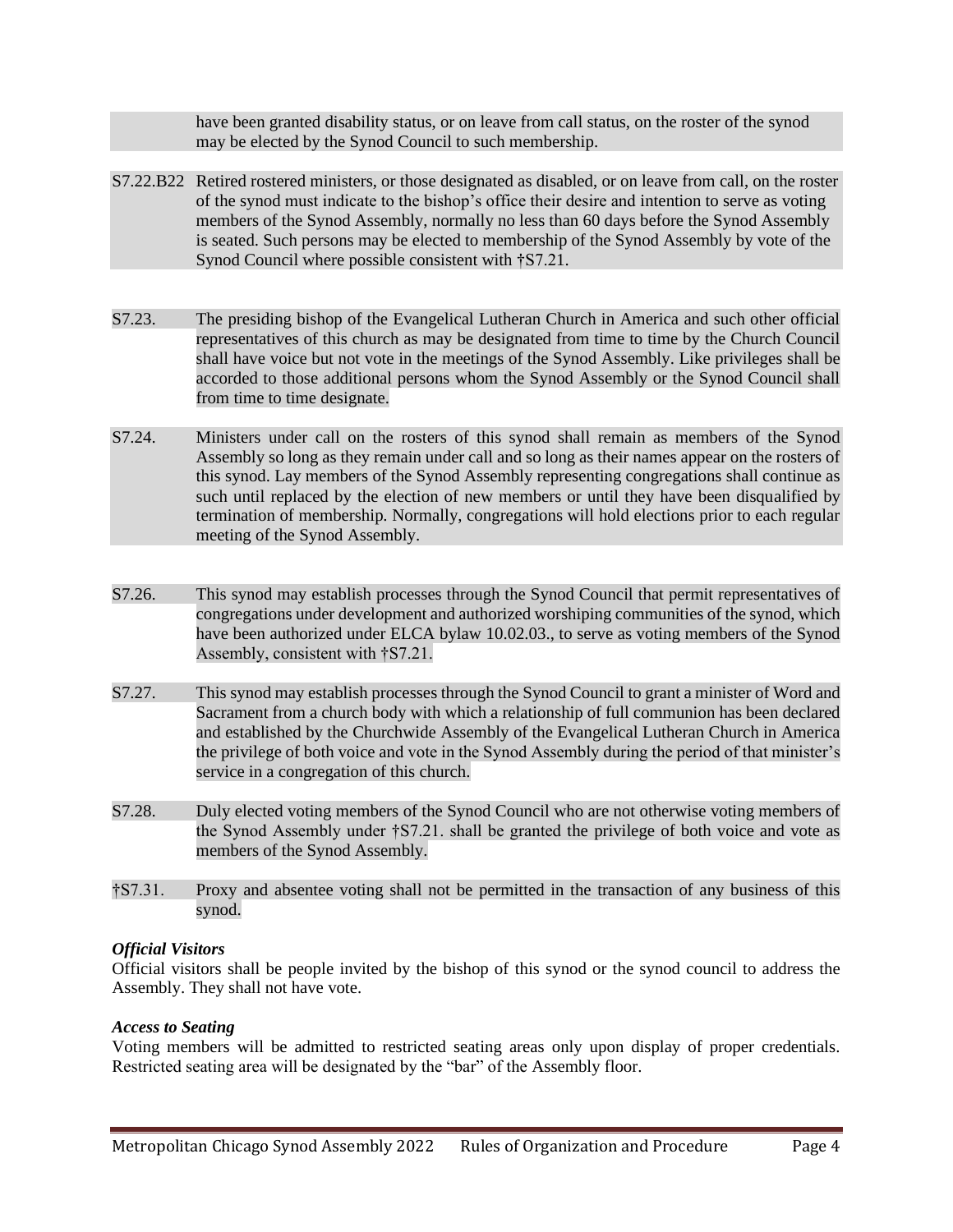# PART THREE: QUORUM AND PROCEDURE

*Quorum*

S7.14. One-half of the members of the Synod Assembly shall constitute a quorum.

#### *Obtaining the Floor*

In plenary sessions of the Assembly, the voting members, including the *ex officio* members, have prior right to obtain the floor, unless the chair determines that it is in the best interests of the Assembly to call upon an advisory member, a resource member, or another individual with voice.

#### *Questions of Personal Privilege*

Questions of personal privilege that are not urgent and do not relate to the Assembly as a whole are out of order. (Questions of privilege that relate to the Assembly as a whole include such concerns as problems with acoustics, lighting, and emergencies.)

Other requests for time in plenary for questions of personal privilege (e.g., personal announcements, comments on matters not on the agenda, reflections on the meaning of votes after they are taken) must be submitted in writing to the secretary. The chair may allow such matters to be addressed at a later time.

#### *Speeches*

Unless otherwise determined by a majority vote of the Assembly, all speeches during discussion shall be limited to two minutes. No voting member may speak a second time on any item on the floor unless everyone who wants to speak first has done so. A signal shall be given one minute before the speaker's time ends. A second signal shall be given 30 seconds later. A final signal shall be given 30 seconds later, and the speaker shall then sit down. The time limits on speakers and debate does not include time for interpretation. Total time limits for speeches relating to resolutions will be established by Council in consultation with the Committee on Reference and Counsel.

#### *Alternating Speeches*

Insofar as is possible during discussion, a speaker on one side of the question shall be followed by a speaker on the other side. To facilitate alternating speeches, Assembly members awaiting recognition at the floor microphones shall approach the appropriate microphone marked as designated by the planning team. Should there be 3 speeches on one side of debate without any on the other side of debate, debate on the matter shall end and the question shall come before the assembly for vote.

### *Purpose and Use of "White Microphone"*

The "white microphone" is to be used to identify a member who wishes to offer an amendment to the pending matter, or some other motion that would be in order. Except when authorized to interrupt a speaker by *Robert's Rules of Order*, voting members seeking to bring a motion shall line up at any microphone and await recognition by the chair.

#### *Suspending or Revising the Rules*

After the adoption of the Rules of Organization and Procedure and any amendments thereto offered prior to the adoption of the Rules, any further amendment to, revision in, or suspension of the Rules shall always require for adoption a two-thirds vote of the members present and voting.

### *Moving the Previous Question*

A member who has spoken on the pending question(s) may not move the previous question(s).

A motion to end debate by moving the previous question shall apply only to the immediately preceding motion. A motion to end debate on all matters on the floor or more than the immediately pending question is not in order.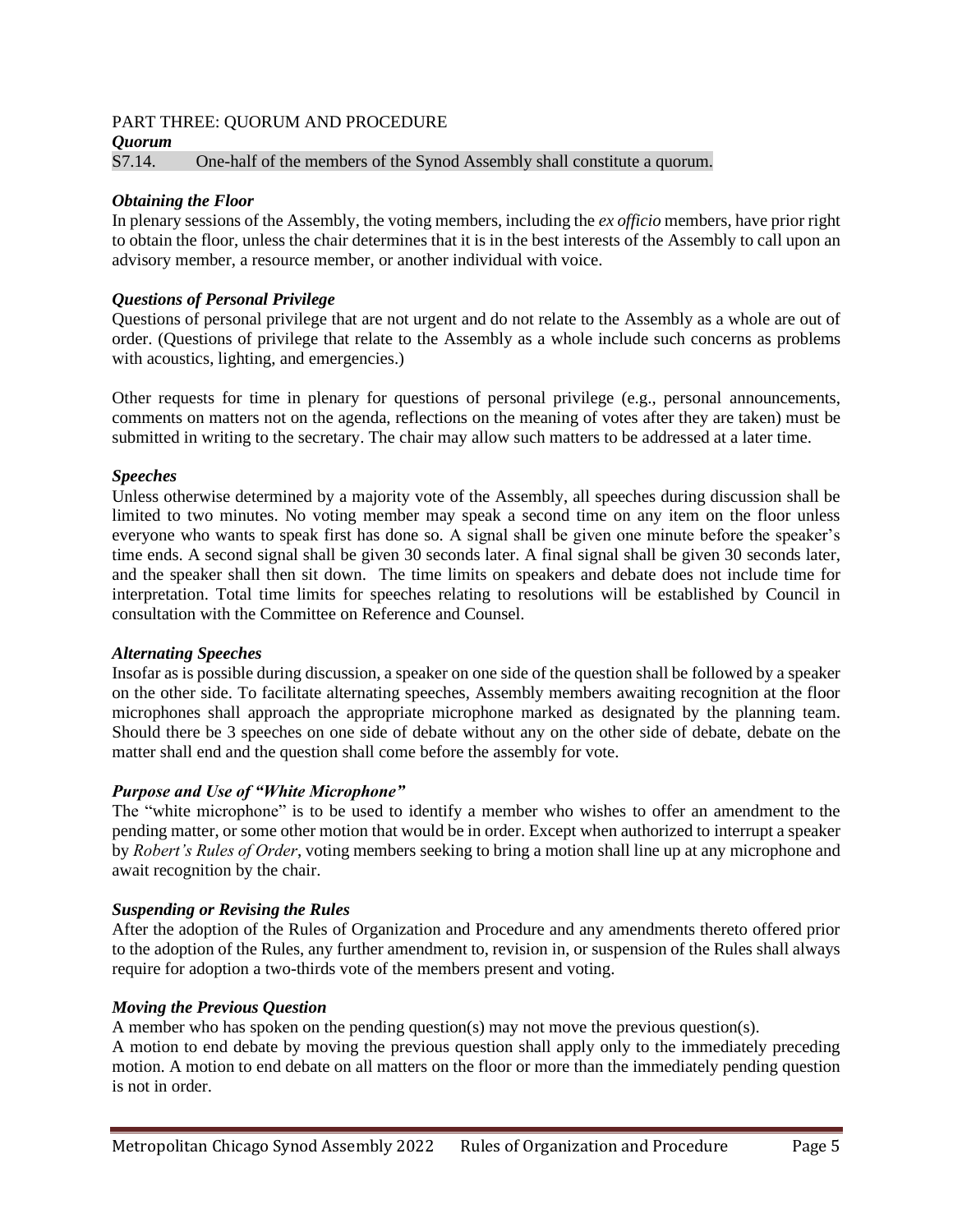### *Applause*

In the give-and-take of debate on issues before the Assembly, members of the Assembly and visitors shall refrain from applause.

### *Departing from Agenda*

With the consent of a majority of the voting members, the chair shall have the authority to call items of business before the Assembly in whatever order the chair considers most expedient for the conduct of the Assembly's business. A motion to alter the agenda shall require for adoption a two-thirds vote of the voting members present and voting.

### *Unfinished Business*

Upon adjournment of the Assembly, all remaining unfinished items of business shall be referred to the Synod Council for disposition.

### PART FOUR: COMMITTEES OF ASSEMBLY

#### *Committees*

S7.01.05. Assembly committees and officials. The Assembly shall have committees and officials as provided in this bylaw. ……. Unless the bishop so requires, an Assembly committee or official need not make a formal report covering its or her/his activities.

### *Constitution Working Group*

A Constitution Working Group, appointed by the Synod Council, shall review all proposed changes or additions to the Constitution and Bylaws submitted to the Assembly.

### *Committee on Reference and Counsel*

A Committee on Reference and Counsel, appointed by the Synod Council, shall review all proposed resolutions and memorials submitted to the Assembly.

The Committee on Reference and Counsel reviews, edits, and expedites memorials and resolutions coming to the Assembly. These resolutions and memorials, along with the committee's recommendations, are brought before the synod in Assembly for action.

### *Nominating Committee*

A Nominating Committee shall nominate at least one person for each position for which an election will be held by the Assembly and for which a nominating procedure has not otherwise been designated in the constitution, bylaws, and continuing resolutions of this synod.

### *Other Committees*

The Council may authorize such other committees as it deems necessary to facilitate the planning for and operation of the Assembly in consultation with the bishop

### *Elections Committee*

The Elections Committee shall oversee the conduct of elections. The Elections Committee shall report the results of balloting in other elections by announcing the name of the person elected or by announcing the names of nominees qualified to remain on the ballot. Vote totals shall be reported to the secretary of the synod and recorded in the minutes of the Assembly. Based on the report of the Elections Committee, the chair shall declare elected those who received the required number of votes. A report showing the results of a ballot shall be distributed to the voting members concurrently with, or as soon as possible after, the announced report of the Elections Committee.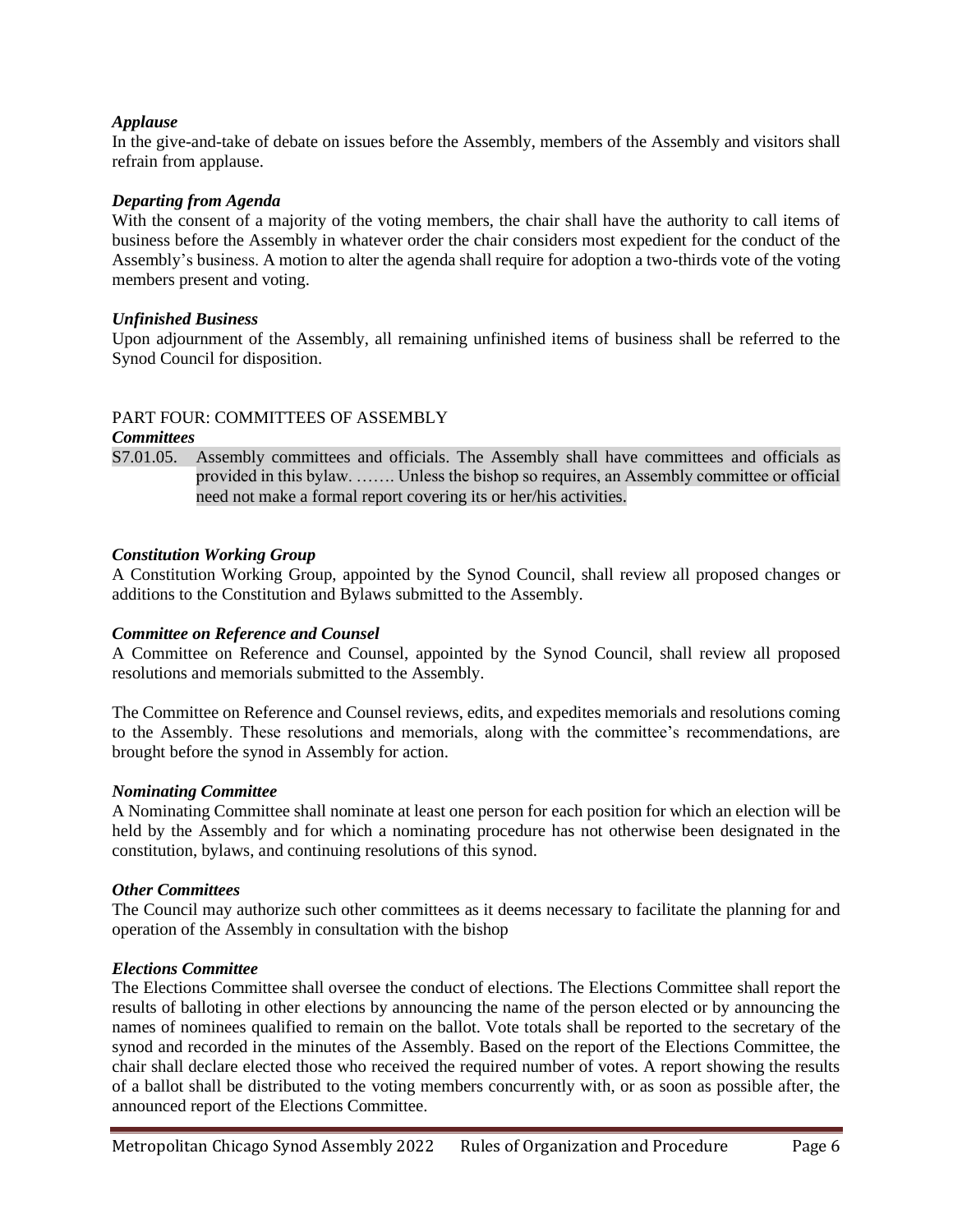In the election for bishop, vice president, or secretary, the Elections Committee shall report the results of any balloting by announcing the number of votes received by each nominee and the names of those nominees qualified to remain on the next ballot or the name of the nominee who is elected.

### *Credentials Committee*

The Credentials Committee shall oversee the registration of voting members and shall report periodically to the Assembly the number of voting members registered.

### *Assembly Planning Committee*

The Assembly Planning Committee shall assist officers of this church in planning the agenda, program, worship, and arrangements at the Assembly.

### *Minutes Committee*

The Minutes Committee shall review minutes of the Assembly prepared under the supervision of the secretary of the synod. The Minutes Committee shall review, make grammatical and spelling corrections, and recommend approval of the minutes to the secretary and Executive Committee of the Synod Council. The Executive Committee shall then have the authority to approve the minutes on behalf of the Assembly and shall deposit in the archives of this church the protocol copy of the Assembly's minutes.

### *Additional Appointments*

Additional officials or committees (sergeants-at-arms, parliamentarians, chairs for hearings, etc.) of the Assembly shall be appointed by the bishop.

# PART FIVE: VOTING PROCEDURES

### *Various Methods of Voting*

As directed by the chair, voting may take place by voice, by show of hands, by standing, or by written ballot. Any member who because of physical limitation cannot raise their hand or stand to vote should contact the Elections Committee for assistance. Each voting member's registration packet contains a paper ballot to be used if the chair so directs. If a paper ballot is called for by the chair, it should not be folded. The ballot will be collected at the voting member's table in accordance with instructions from the Elections Committee or from the chair.

### *Division of the House*

When a division of the house is ordered, the vote shall be by standing vote, or by written ballot as directed by the chair. No division of the house is in order when a vote has been taken by a counted standing vote, or by written ballot.

# *En Bloc Voting*

Amendments to the governing documents have been moved by synod council in 3 blocs. Blocs are not debatable. Therefore, any item which a member of the assembly desires to debate must be pulled from the bloc in writing at the secretary's desk by 10:00am on the day of the assembly.

# PART SIX: RELATION OF ASSEMBLY TO SYNOD COUNCIL

### *Relationship to Synod Council*

†S10.02. The Synod Council shall be the board of directors of this synod and shall serve as its interim legislative authority between meetings of the Synod Assembly. It may make decisions that are not in conflict with actions taken by the Synod Assembly or that are not precluded by provisions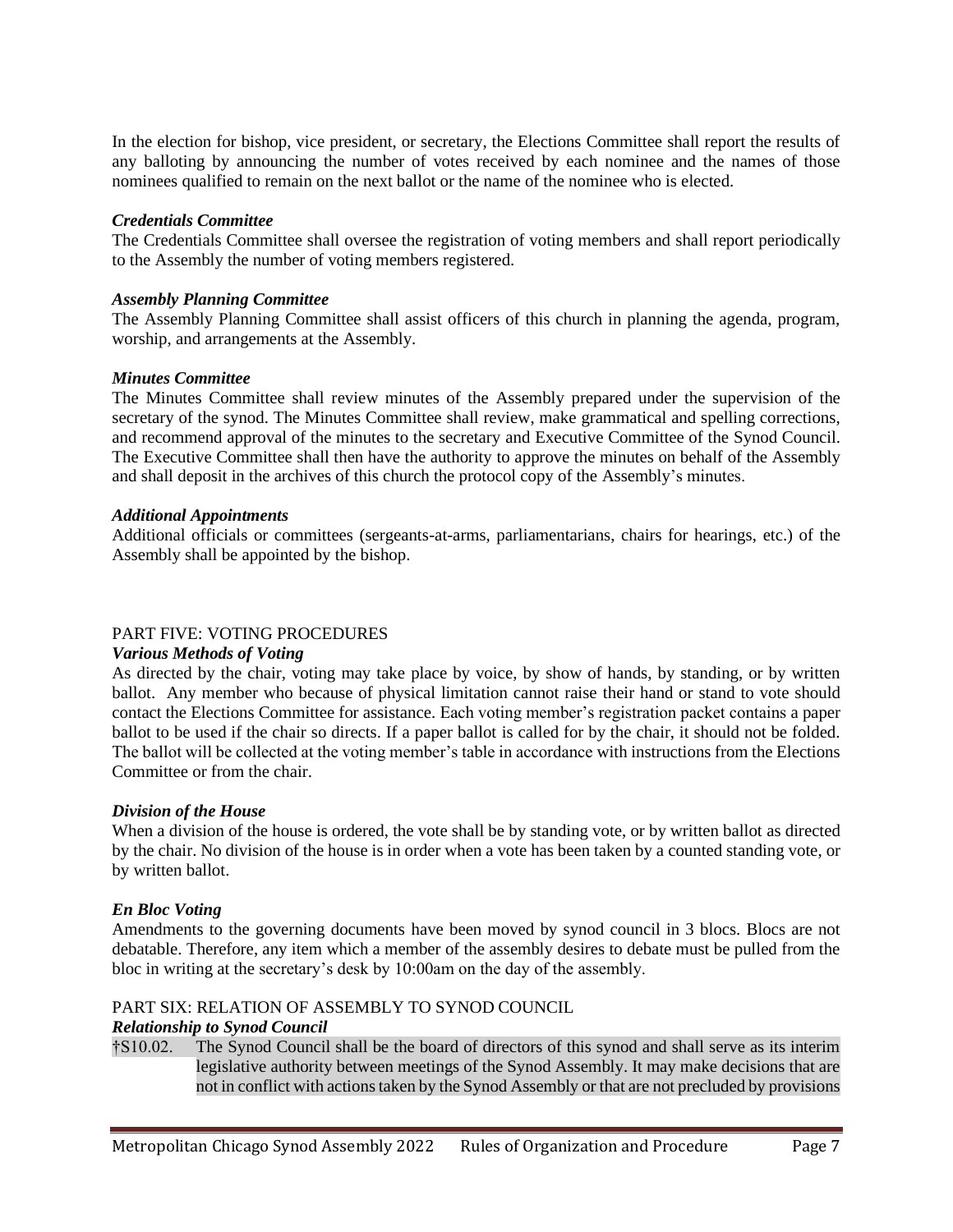of this constitution or the constitution and bylaws of the Evangelical Lutheran Church in America.

### *Status of Synod Council Recommendations*

The recommendation of the Council with respect to any proposal by a committee or any other matter shall be treated as a motion made and seconded, unless the Council shall otherwise determine.

### PART SEVEN: RESOLUTIONS AND MOTIONS

### *Written Resolutions and Motions Required*

Substantive resolutions or motions, or amendments to either, must be presented in writing to the secretary immediately after being moved. A form provided for this purpose is available at the secretary's table.

### *Nature of Resolutions and Motions*

### **Council Resolutions and Reported Resolutions**

S7.01.B22.b. Council resolutions and reported resolutions

*Council resolutions and reported resolutions shall be set forth in the Synod Assembly Report. Also, as in the Synod Council's view circumstances warrant, the Synod Council may present revised and additional Synod Council resolutions, and shall furnish each such revised Synod Council resolution and additional Synod Council resolution, if any, to this Synod Assembly in written form and at the earliest practicable time.*

### **Form and Initial Processing of Additional Resolutions**

An additional resolution shall be in written form and identified as such, be addressed to the bishop, include the signatures of the voting members or prospective voting members proposing it, and the name of the proposer's Congregation and the proposer's phone number. A prospective voting member may pre-submit an additional resolution prior to this Assembly in accordance with the deadlines set forth by the Council. If a prospective voting member does not register as a voting member on the first day of this Assembly, an additional resolution which was pre-submitted by that propser will be discarded. The bishop shall resolve under the definition provided, any question as to the status of a matter as an additional resolution, and refer each additional resolution to the Committee on Reference and Counsel or, in case of a pre-submitted additional resolution, for the committee's attention when it convenes.

**Germane Resolutions and Motions:** A germane resolution or motion is one closely related to or having bearing on the matter before the Assembly. A resolution or motion that is germane to the matter before the Assembly may be offered when in order by any voting member from the floor by going to a microphone and being recognized by the chair.

**Non-Germane Resolutions and Motions:** Any resolution or motion not germane to the matter before the Assembly or on the Assembly agenda must be submitted to the secretary in writing prior to the established deadline. Each resolution or motion must be supported in writing by one other voting member. The secretary shall refer such resolution to the Committee on Reference and Counsel, which may:

- a) Recommend approval;
- b) Recommend referral to a unit or office of this church;
- c) Recommend a substitute motion to the Assembly; or
- d) Recommend that the Assembly decline the proposed resolution.

**Same or Similar Subjects:** The Committee on Reference and Counsel may group together in a single recommendation resolutions or motions on the same or similar subjects. A resolution or motion on the same subject as a recommendation already on the agenda of the Assembly will not be submitted to the Assembly for separate action by the Committee on Reference and Counsel. The chair of the committee will inform the voting member of the committee's decision.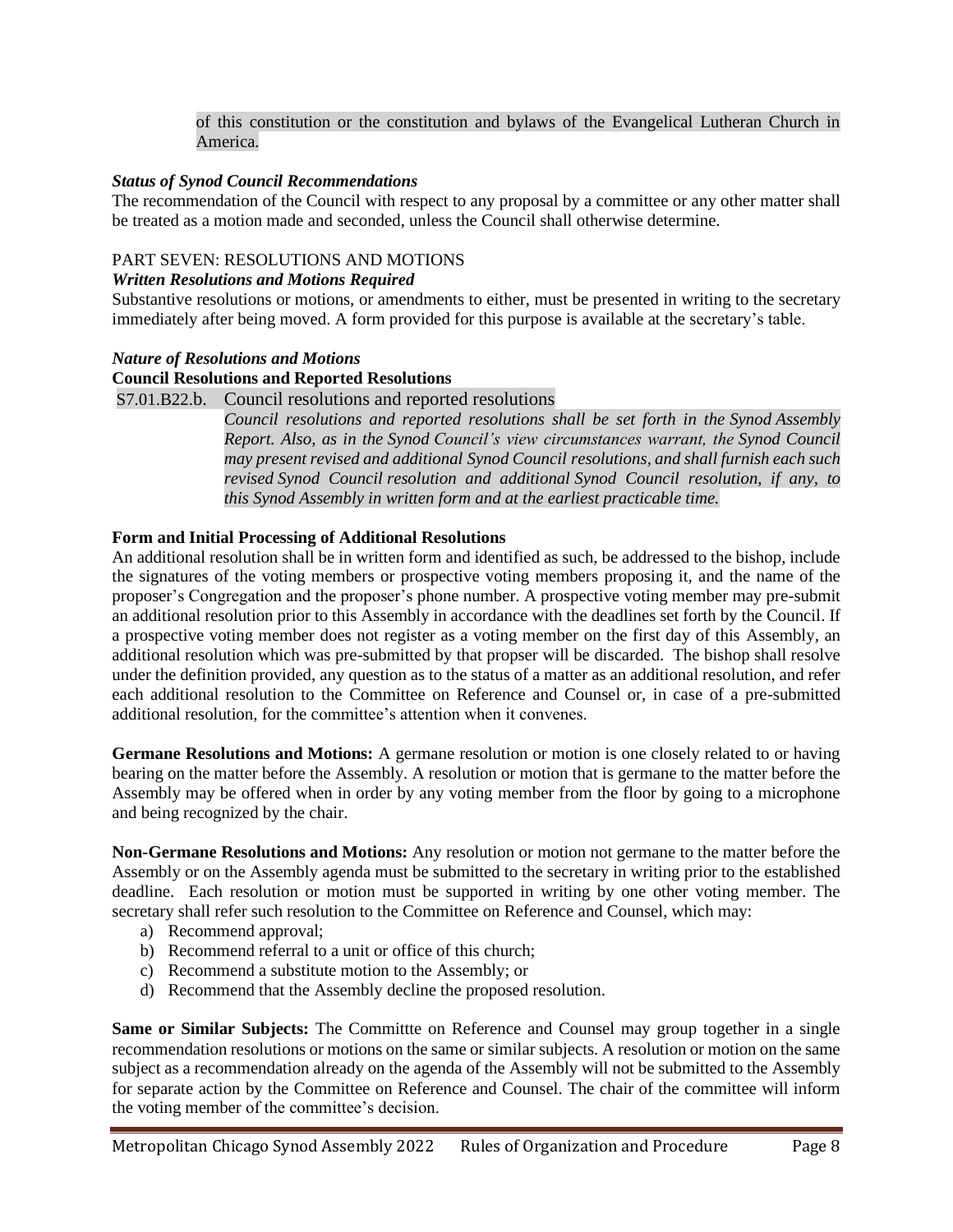**Substitute Motions:** When a substitute motion is made, secondary amendments may be offered first to the original motion. After all secondary amendments to the original motion have been disposed of, secondary amendments to the substitute motion may be offered. When all amendments to the substitute motion have been disposed of, the vote shall be taken on whether the substitute motion is to be substituted as the original motion or be rejected.

**Beyond Deadline for Submission:** Any resolution or motion not germane to the matter before the Assembly or on the Assembly agenda that a voting member submits because of circumstances that develop during the Assembly and that cannot be submitted to the secretary of this church or the secretary's deputy prior to the established deadline must be submitted to the secretary in writing and supported in writing by one other voting member. The secretary shall refer such resolutions or motions to the Committee on Reference and Counsel, which may:

- a) Decline to refer the resolution or motion to the Assembly;
- b) Recommend approval;
- c) Recommend referral to a unit or office of this church;
- d) Recommend a substitute motion to the Assembly; or
- e) Recommend that the Assembly decline the proposed resolution or motion.

Consideration of a resolution or motion submitted beyond the deadline will require suspension of the rules prior to presentation of the matter to voting members by the Reference and Counsel Committee.

### *Resolutions Deemed Out of Order*

Resolutions and Memorials which are out of order for distribution or action by the Assembly will be referred to the Synod Council (or Executive Committee) for possible action or referral to the appropriate team or staff member.

### PART EIGHT: RECOMMENDATIONS OF THE COMMITTEE ON REFERENCE AND COUNSEL *Status of Committee's Recommendations*

When the Committee on Reference and Counsel has recommended the approval of a resolution or motion considered by the committee, the committee's recommendation and text of the resolution or motion recommended for passage shall be the main motion before the Assembly.

When the Committee on Reference and Counsel has recommended the adoption of a substitute recommendation for the resolution(s) or motion(s) on a subject, the committee's recommendation shall be the main motion before the Assembly.

When the Committee on Reference and Counsel has recommended referral of a resolution(s) or motion(s), the committee's recommendation shall be the main motion before the Assembly.

When the Committee on Reference and Counsel has recommended that the Assembly decline a proposed resolution or motion without the committee making any other recommendation related to the same or a closely related subject, the voting member's resolution or motion, if then moved by that voting member and seconded, shall be the main motion and the committee's recommendation shall be received as information.

PART NINE: NOMINATIONS (if needed) *Nominations Desk*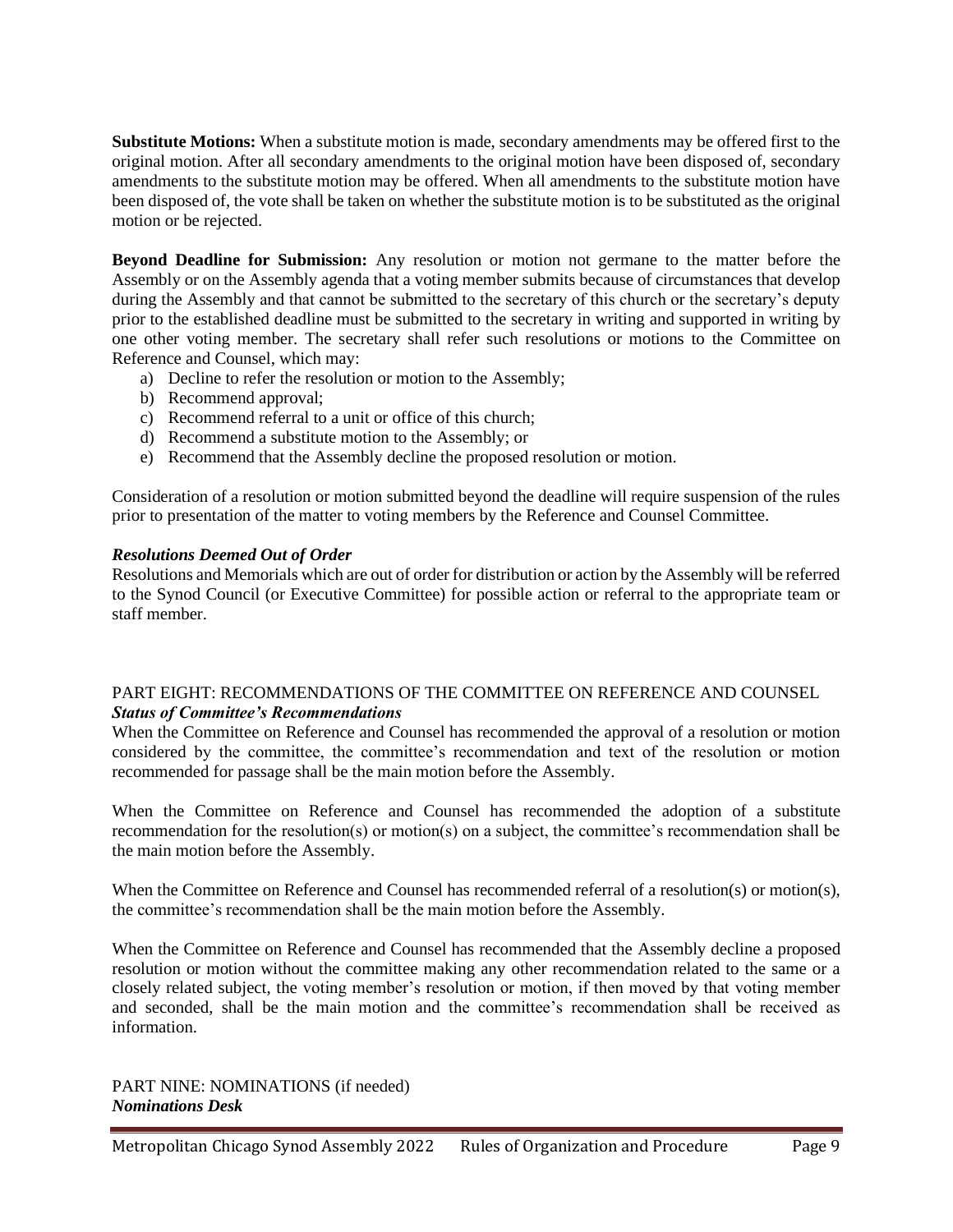Nominations from the floor at the Assembly shall be made at the Nominations Desk, which shall be maintained under the supervision of the secretary. A nomination from the floor shall be made by using the form provided by the secretary of this church. Nomination Forms may be obtained from the Nominations Desk. The deadline for nominations from the floor is 9 a.m. on June 4, 2022.

### *Congregational Membership*

Each nominee for an elected position in the synod shall be a voting member of a congregation or Synod Authorized Worshipping Community of this church.

### *Nominations Form*

The required form to be used in making nominations from the floor shall include the nominee's name, address, phone number, gender, lay or clergy status, white or person of color or primary language other than English status, congregational membership, and affirmation of willingness to serve, if elected; the name, address, and membership of the voting member who is making the nomination; and such other information as the secretary shall require.

# PART TEN: ELECTION PROCEDURES

- †S9.01. The Synod Assembly shall elect such officers of this synod and such other persons as the constitution and bylaws may require, according to procedures set forth in the bylaws……..
- S9.01.02. Elections at regular Assembly meetings. The elections described in S9.01.01. shall be held at regular meetings of the Assembly.

# *Election Procedures Utilizing the Common Ballot*

The common ballot is used in those elections when the ecclesiastical or nominating ballot is not used. Each ticket for which an election is held will be considered a separate ballot. A voting member may vote for only the number of nominees on each ticket as indicated by the Elections Committee. Failure to vote for a nominee for every ticket does not invalidate a ballot for the tickets for which a nominee is marked. Ballots must be marked in accordance with the instructions presented in plenary session.

# *Majority Required for Election*

In all elections by the Assembly, other than for the bishop, vice president, and secretary, a majority of the votes cast on the first ballot shall be necessary for election. If an election does not occur on the first ballot, the names of the two persons receiving the highest number of votes cast shall be placed on the second ballot. On the second ballot, a majority of the legal votes cast shall be necessary for election.

# **Ecclesiastical Ballot**

# *Election of a Bishop*

S9.04. The bishop shall be elected by the Synod Assembly by ecclesiastical ballot. Three-fourths of the legal votes cast shall be necessary for election on the first ballot. If no one is elected, the first ballot shall be considered the nominating ballot. Three-fourths of the legal votes cast on the second ballot shall be necessary for election. The third ballot shall be limited to the seven persons (plus ties) who received the greatest number of legal votes on the second ballot, and two-thirds of the legal votes cast shall be necessary for election. The fourth ballot shall be limited to the three persons (plus ties) who receive the greatest number of legal votes on the third ballot, and 60 percent of the legal votes cast shall be necessary for election. On subsequent ballots a majority of the legal votes cast shall be necessary for election. These ballots shall be limited to the two persons (plus ties) who receive the greatest number of legal votes on the previous ballot.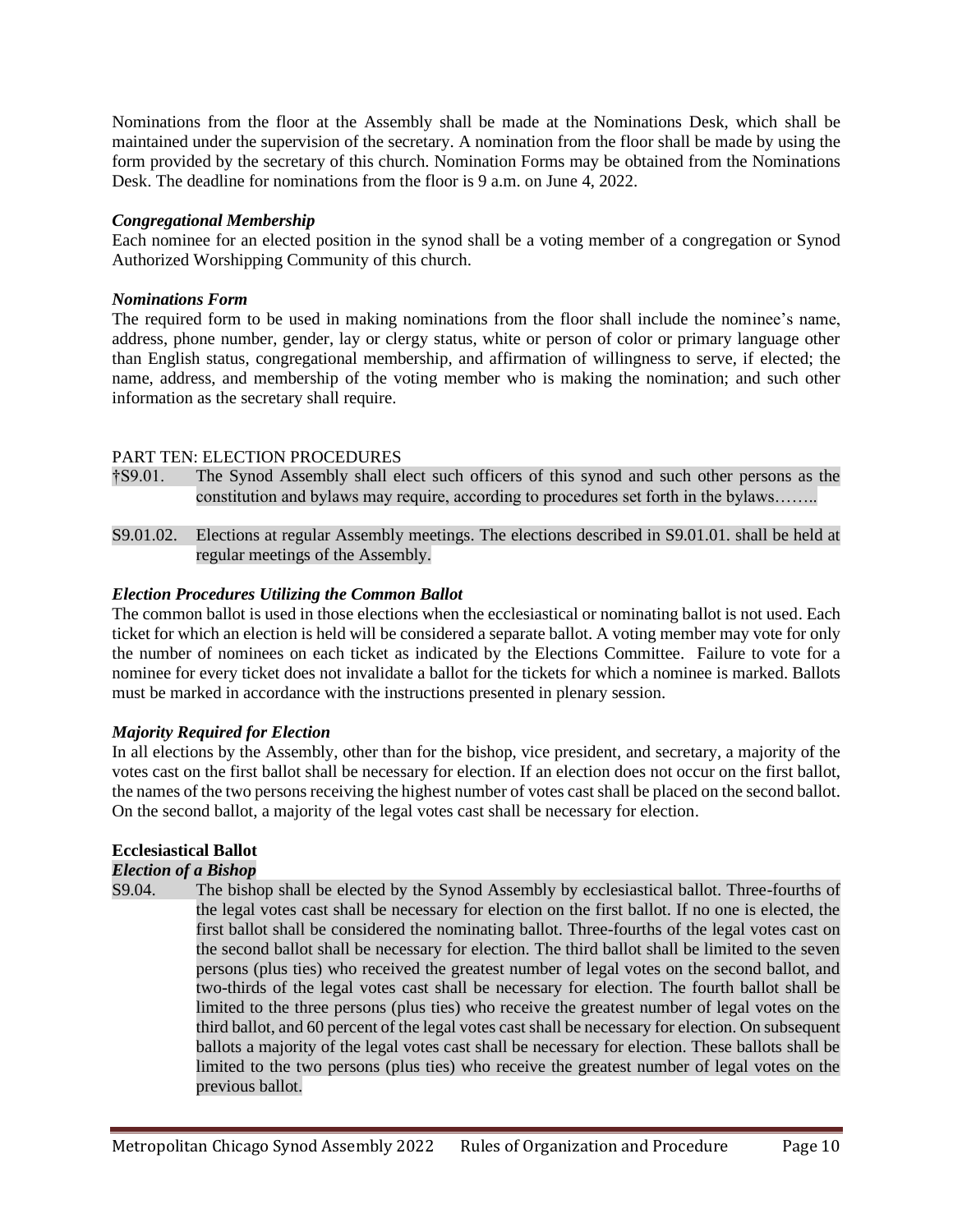# *Election of a Vice President*

S9.05.01. Election of the Vice President shall proceed without oral nominations. The first ballot of the election, unless resulting in election, shall be the nominating ballot. On the first ballot, twothirds of votes shall elect. On the second ballot, only votes for persons who received votes on the first ballot shall be valid, and a majority of votes shall elect. On the third ballot, voting shall be limited to the two persons (plus ties) who received the highest number of votes on the second ballot, and a majority of votes shall elect. A person may withdraw from the election prior to the voting on any ballot, and upon such withdrawal, votes for the person on a preceding ballot shall be deemed invalid as to a subsequent ballot. An invalid vote shall not be counted for any purpose.

### *Election of a Secretary*

S9.06.01. Election of the Secretary shall proceed without oral nominations. The first ballot of the election, unless resulting in election, shall be the nominating ballot. On the first ballot, two-thirds of votes shall elect. On the second ballot, only votes for persons who received votes on the first ballot shall be valid, and a majority of votes shall elect. On the third ballot, voting shall be limited to the two persons (plus ties) who received the highest number of votes on the second ballot, and a majority of votes shall elect. A person may withdraw from the election prior to the voting on any ballot, and upon such withdrawal, votes for the person on a preceding ballot shall be deemed invalid as to a subsequent ballot. An invalid vote shall not be counted for any purpose.

# *Background Checks and Screening*

Background checks and screening shall be required and completed for persons nominated as bishop, vice president, and secretary prior to election, if possible, or as soon as practical after their election. The specific procedures and timing of background checks and screening shall be determined by the Council.

### *Ecclesiastical Ballot Defined*

An "ecclesiastical ballot" for the election of officers (other than treasurer) of the synod is an election process:

- a) in which on the first ballot the name of any eligible individual may be submitted for nomination by a voting member of the Assembly;
- b) through which the possibility of election to office exists on any ballot by achievement of the required number of votes cast by voting members of the Assembly applicable to a particular ballot;
- c) that precludes spoken floor nominations;
- d) in which the first ballot is the nominating ballot if no election occurs on the first ballot;
- e) in which the first ballot defines the total slates of nominees for possible election on a subsequent ballot, with no additional nominations;
- f) that does not preclude, after the reporting of the first ballot, the right of persons nominated to withdraw their names prior to the casting of the second ballot;
- g) in which any name appearing on the second ballot may not be subsequently withdrawn;
- h) that does not preclude an Assembly's adoption of rules that permit, at a defined point in the election process and for a defined period of time, speeches to the Assembly by nominees or their representatives and/or a question-and-answer forum in which the nominees or their representatives participate; and
- i) in which the number of names that appear on any ballot subsequent to the second ballot shall be determined in accordance with provisions of the governing documents.

# PART ELEVEN: STATUS OF REPORTS